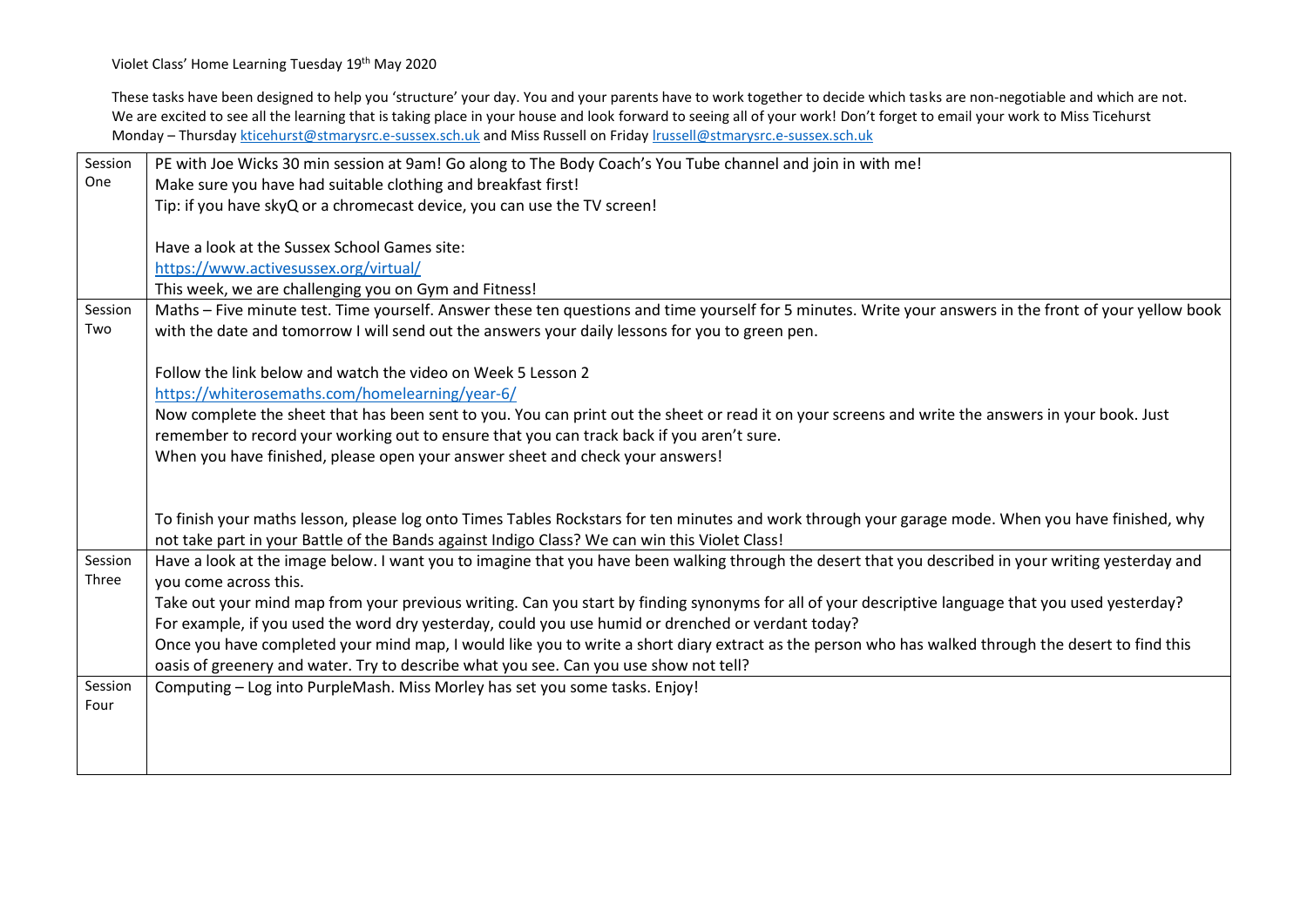Violet Class' Home Learning Tuesday 19<sup>th</sup> May 2020

These tasks have been designed to help you 'structure' your day. You and your parents have to work together to decide which tasks are non-negotiable and which are not. We are excited to see all the learning that is taking place in your house and look forward to seeing all of your work! Don't forget to email your work to Miss Ticehurst Monday – Thursday [kticehurst@stmarysrc.e-sussex.sch.uk](mailto:kticehurst@stmarysrc.e-sussex.sch.uk) and Miss Russell on Friday [lrussell@stmarysrc.e-sussex.sch.uk](mailto:lrussell@stmarysrc.e-sussex.sch.uk)

| Session | <b>Wellbeing Week</b>                                                                                                                                                                                                                                |
|---------|------------------------------------------------------------------------------------------------------------------------------------------------------------------------------------------------------------------------------------------------------|
| Five    | Today we are going to be thinking about relaxation.                                                                                                                                                                                                  |
|         | On a clean page in your writing book, can you think of three times recently that may have made you feel anxious or upset.                                                                                                                            |
|         | It is normal to feel these emotions sometimes. Everyone does.                                                                                                                                                                                        |
|         | Today we are thinking about ways that we can relax when we feel stressed.                                                                                                                                                                            |
|         | Can you mind map all the ways that you use to relax if you feel stressed or worried in your books? I know I like to read a book or do some exercise to                                                                                               |
|         | clear my mind.                                                                                                                                                                                                                                       |
|         | When you are ready I would like you to lie down in a quiet place and play this link:                                                                                                                                                                 |
|         | https://www.youtube.com/watch?v=cDKyRpW-Yuc                                                                                                                                                                                                          |
|         | Try to close your eyes and follow the instructions to relax your muscles.                                                                                                                                                                            |
|         | After you have finished your guided muscle relaxation, can you answer these questions in note form:<br>How does it feel to relax and clear our minds?<br>How does it feel to sit still?<br>When could someone use this type of relaxation technique? |
|         | I would like you to finish your session by creating a poster, advising students of all of the ways that they could use to relax and take some time to clear<br>their minds.                                                                          |
|         |                                                                                                                                                                                                                                                      |